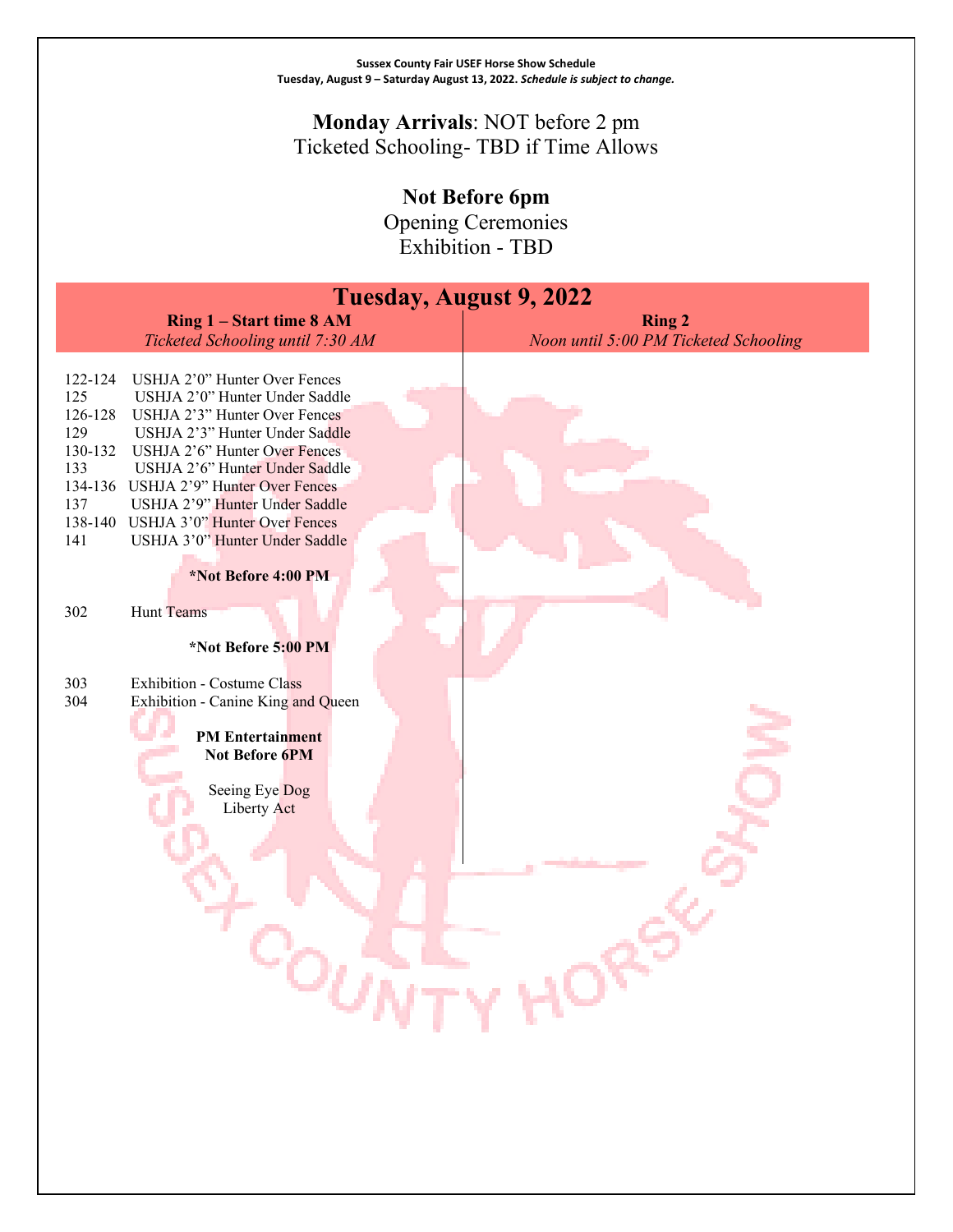## **Wednesday, August 10, 2022**

**Ring 1 – Start time 8 AM**

*Flatwork only until 7:30 AM*

### **Ring 2- Start time 8 AM** USHJA OUTREACH RING *Ticketed Schooling until 7:30 AM*

| $1 - 2$                 | Green Hunter 3'0" Over Fences               |  |  |  |
|-------------------------|---------------------------------------------|--|--|--|
| 5                       | Green Hunter 3'0" Under Saddle              |  |  |  |
| $6-7$                   | Green Hunter 3'3" Over Fences               |  |  |  |
| 10                      | Green Hunter 3'3" Under Saddle              |  |  |  |
| $11 - 12$               | Green Hunter 3'6" Over Fences               |  |  |  |
| 15                      | Green Hunter 3'6" Under Saddle              |  |  |  |
| 16-17                   | Green Hunter 3'9" Over Fences               |  |  |  |
| 20                      | Green Hunter 3'9" Under Saddle              |  |  |  |
| 21-22                   | Performance Hunter 3'3" Over Fences         |  |  |  |
| 25                      | Performance Hunter 3'3" Under Saddle        |  |  |  |
| 26-27                   | Performance Hunter 3'6" Over Fences         |  |  |  |
| 30                      | Performance Hunter 3'6" Under Saddle        |  |  |  |
| 31-32                   | High Performance Hunter Over Fences         |  |  |  |
| 35                      | High Performance Hunter Under Saddle        |  |  |  |
| 196                     | National PHA Medal 3'3"                     |  |  |  |
| 193                     | USHJA 3'3" Hunter Seat Medal                |  |  |  |
| 194                     | USEF NCEA Junior Hunt Seat Medal 3'3"       |  |  |  |
| 195                     | M&S Jr/Am Horsemanship Medal 3'3"           |  |  |  |
| 191                     | National PHA Medal 3'6"                     |  |  |  |
| 190                     | NJSA/NJPHA Gold Medal 3'6"                  |  |  |  |
| 200                     | NJPHA Mini Medal 3'0"                       |  |  |  |
| 201                     | NJHSA Mini Maclay 3'0"                      |  |  |  |
|                         |                                             |  |  |  |
| 300                     | \$1,000 JR/AM Horsemanship Challenge        |  |  |  |
| 301                     | \$2,000 Professional Horsemanship Challenge |  |  |  |
|                         |                                             |  |  |  |
| 182                     | \$1,000 2'0" Non-Pro Hunter Derby           |  |  |  |
| 183                     | \$1,000 2'6" Non-Pro Derby                  |  |  |  |
|                         |                                             |  |  |  |
|                         |                                             |  |  |  |
| <b>PM Entertainment</b> |                                             |  |  |  |
| Not Before 6:00 PM      |                                             |  |  |  |

Liberty Act

ገለማ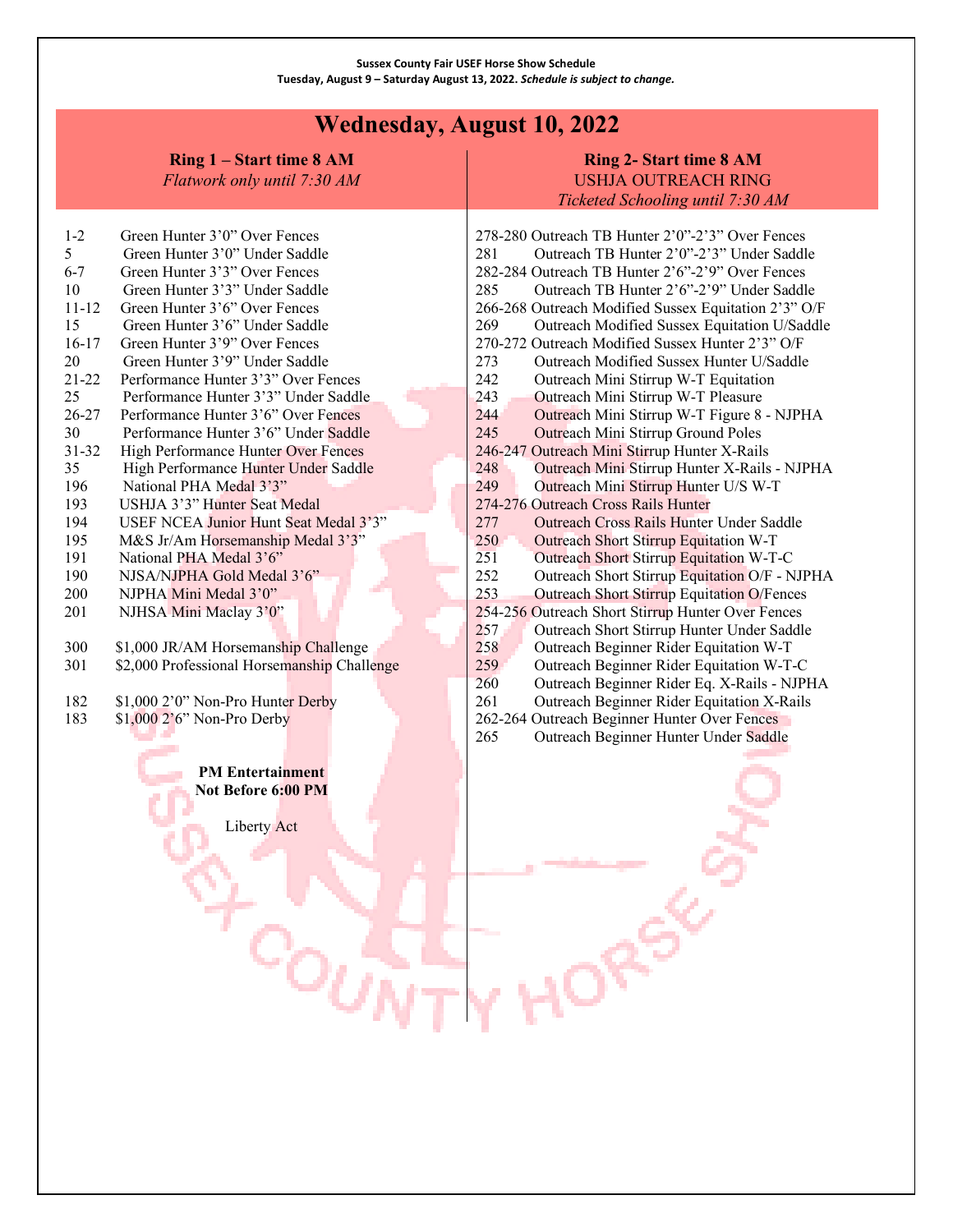# **Thursday, August 11, 2022**

|                                                                                                                                  | Ring 1 – Start time 8 AM<br>Schooling until 7:30 AM                                                                                                                                                                                                                                                                                                                                                                                                                                                                                                                                                                                                                                                                                                                                                                                                                                                          | <b>Ring 1</b><br>Continued from column 1                                                                                                                                                                                                                                                                                                                                                                                                                                                                                                                                                                                                                                                                                                                                                                |
|----------------------------------------------------------------------------------------------------------------------------------|--------------------------------------------------------------------------------------------------------------------------------------------------------------------------------------------------------------------------------------------------------------------------------------------------------------------------------------------------------------------------------------------------------------------------------------------------------------------------------------------------------------------------------------------------------------------------------------------------------------------------------------------------------------------------------------------------------------------------------------------------------------------------------------------------------------------------------------------------------------------------------------------------------------|---------------------------------------------------------------------------------------------------------------------------------------------------------------------------------------------------------------------------------------------------------------------------------------------------------------------------------------------------------------------------------------------------------------------------------------------------------------------------------------------------------------------------------------------------------------------------------------------------------------------------------------------------------------------------------------------------------------------------------------------------------------------------------------------------------|
| $3-4$<br>$8-9$<br>13<br>14<br>18<br>19<br>23<br>24<br>28<br>29<br>33<br>34<br>36<br>37<br>40<br>41<br>42<br>45<br>46<br>47<br>50 | Green Hunter 3'0" Over Fences<br>Green Hunter 3'3" Over Fences<br>Green Hunter 3'6" Over Fences<br>Green Hunter 3'6" Handy<br>Green Hunter 3'9" Over Fences<br>Green Hunter 3'9" Handy<br>Performance Hunter 3'3" Over Fences<br>Performance Hunter 3'3" Handy<br>Performance Hunter 3'6" Over Fences<br>Performance Hunter 3'6" Handy<br>High Performance Hunter Over Fences<br>High Performance Hunter Handy<br>Small Junior Hunter 3'3" Over Fences<br>Small Junior Hunter 3'3" O/F (1st Round Classic)<br>Small Junior Hunter 3'3" Under Saddle<br>Large Junior Hunter 3'3" Over Fences<br>Large Junior Hunter 3'3" O/F (1st Round Classic)<br>Large Junior Hunter 3'3" Under Saddle<br>Small Junior Hunter 3'6" Over Fences<br>Small Junior Hunter 3'6" O/F (1st Round Classic)<br>Small Junior Hunter 3'6" Under Saddle                                                                                | 517 Branchville Hunter 2' O/F<br>518 Branchville Hunter 2"'O/F<br>519 Branchville Hunter 2' O/F<br>520 Branchville Hunter 2' U/S<br>521 Sussex Hunter 2'3" O/F<br>522 Sussex Hunter 2'3" O/F<br>523 Sussex Hunter 2'3" O/F<br>524 Sussex Hunter 2'3" U/S<br>525 Augusta Hunter 2'6" O/F<br>526 Augusta Hunter 2'6" O/F<br>527 Augusta Hunter 2'6 "O/F<br>528 Augusta Hunter 2'6" U/S<br>546 \$1,000 2' Thoroughbred Hunter Derby<br>184 \$1,000 2'6" Thoroughbred Hunter Derby<br><b>PM</b> Entertainment<br>Not Before 6:00 PM                                                                                                                                                                                                                                                                         |
| 51<br>52<br>55                                                                                                                   | Large Junior Hunter 3'6" Over Fences<br>Large Junior Hunter 3'6" O/F (1st Round Classic)<br>Large Junior Hunter 3'6" Under Saddle                                                                                                                                                                                                                                                                                                                                                                                                                                                                                                                                                                                                                                                                                                                                                                            | Brian Zangerle, Gaited Horses<br><b>Ring 2- Start time 8 AM</b>                                                                                                                                                                                                                                                                                                                                                                                                                                                                                                                                                                                                                                                                                                                                         |
| 56<br>57<br>60                                                                                                                   | Amateur Owner Hunter 3'3" 18-35 Over Fences<br>Amateur Owner Hunter 3'3" 18-35 (1st Round)<br>Amateur Owner Hunter 3'3" 18-35 Under Saddle                                                                                                                                                                                                                                                                                                                                                                                                                                                                                                                                                                                                                                                                                                                                                                   | Ticketed Schooling until 7:30 AM                                                                                                                                                                                                                                                                                                                                                                                                                                                                                                                                                                                                                                                                                                                                                                        |
| 61<br>62<br>65<br>66<br>67<br>70<br>71<br>72<br>75<br>175<br>209<br>210<br>96<br>97<br>100<br>101<br>102<br>105<br>178           | Amateur Owner Hunter 3'3" 36+ Over Fences<br>Amateur Owner Hunter 3'3" 36+ (1st Round)<br>Amateur Owner Hunter 3'3" 36+ Under Saddle<br>Amateur Owner Hunter 3'6" 18-35 Over Fences<br>Amateur Owner Hunter 3'6" 18-35 (1st Round)<br>Amateur Owner Hunter 3'6" 18-35 Under Saddle<br>Amateur Owner Hunter 3'6" 36+ Over Fences<br>Amateur Owner Hunter 3'6" 36+ (1st Round)<br>Amateur Owner Hunter 3'6" 36+ Under Saddle<br>\$1,000 Junior/Amateur Owner Hunter Classic<br>(2nd Round Classic)<br>NJPHA/Ariat National Adult Amateur Medal 3'0"<br>NJHSA/M&S Dover Saddlery Adult Medal 3'0"<br>Adult Amateur Hunter 18-35 Over Fences<br>Adult Amateur Hunter 18-35 (1st Round Classic)<br>Adult Amateur Hunter 18-35 Under Saddle<br>Adult Amateur Hunter 36+ Over Fences<br>Adult Amateur Hunter 36+ (1st Round Classic)<br>Adult Amateur Hunter 36+ Under Saddle<br>\$500 Adult Amateur Hunter Classic | 142-144 Pre-Children's Pony equitation 2'0" O/Fences<br>145<br>Pre-Children's Pony Equitation Under Saddle<br>146-148 Pre-Children's Pony Hunter 2'0" Over Fences<br>149<br>Pre-Children's Pony Hunter Under Saddle<br>207<br>M&S Children's Medal 2'6"<br>150-152 Pre-Children's Equitation 2'6" Over Fences<br>153<br>Pre-Children's Equitation Under Saddle<br>154-156 Pre-Children's Hunter 2'6' Over Fences<br>157<br>Pre-Children's Hunter Under Saddle<br>208<br>NJHSA/M&S Low Adult Medal 2'6"<br>158-160 Low Adult Equitation 2'6" Over Fences<br>Low Adult Equitation Under Saddle<br>161<br>162-164 Low Adult Amateur Hunter 2'6" Over Fences<br>Low Adult Amateur Hunter Under Saddle<br>165<br>166<br><b>Bit O Straw Hunter Classic</b><br>167-170 Pleasure Horse<br>171-174 Pleasure Pony |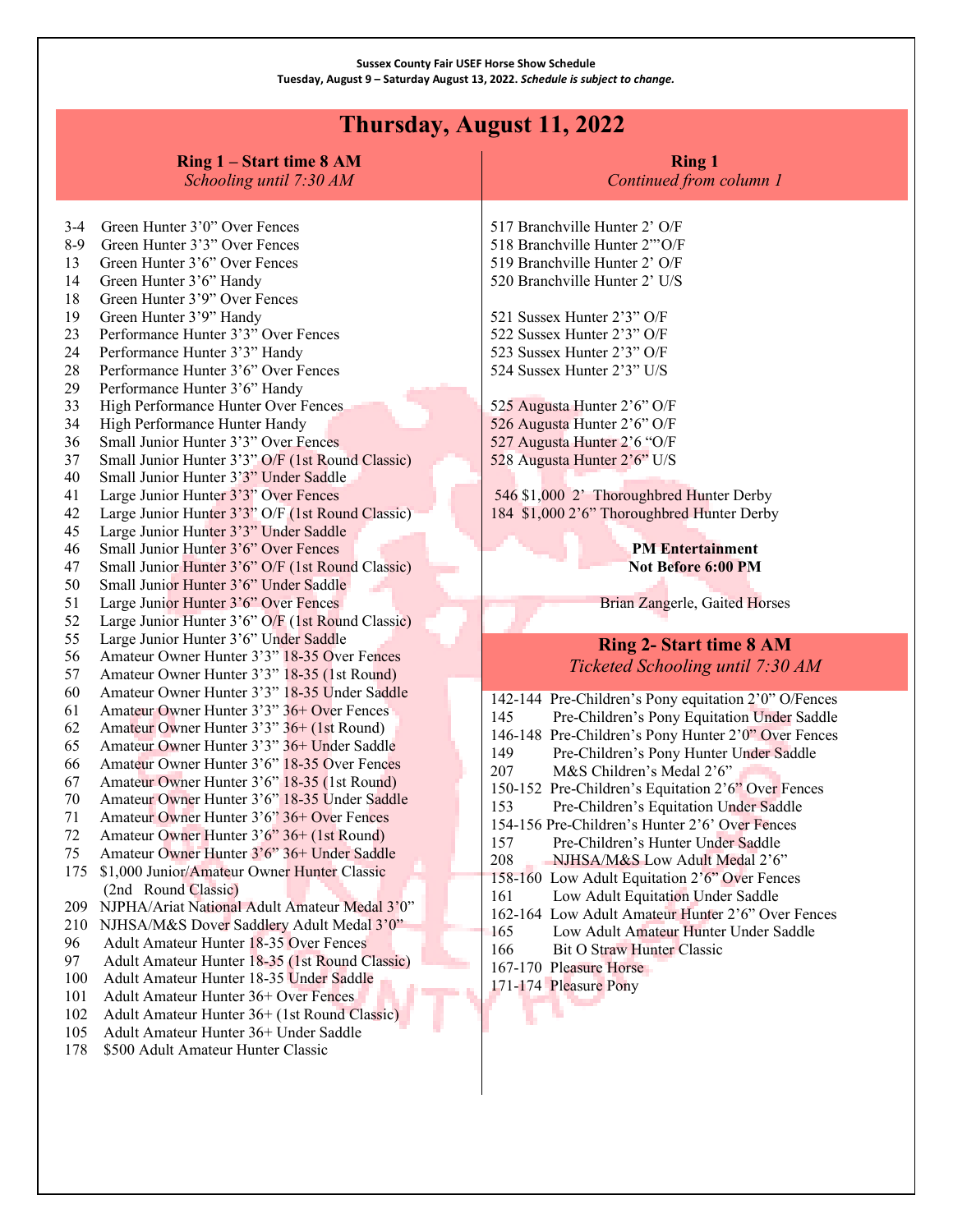### **Friday, August 12, 2022**

**Ring 1 – Start time 8 AM** *Flatwork only until 7:30 AM*

#### **Ring 2** *Ticketed Schooling until 7:30 AM*

212 .70m Jumper - 2.2.2.b 213 .70m Jumper - 2.2.2.b 214 .80m Jumper - 2.1.2.b 215 .80m Jumper - 2.1.2.b 216 .90m Jumper - 2.1.2.b 217 .90m Jumper - 2.1.2.b 218 1.0m Jumper - 2.b.2.1 219 1.0m Jumper - 2.b.2.1 220 Low Child/Adult Jumper 1.0m - 2.1.2.b 221 Low Child/Adult Jumper 1.0m - 2.1.2.b 222 NJHSA High Child/Adult Jumper 1.10m - 2.b.2.1 223 NJHSA High Child/Adult Jumper 1.10m - 2.b.2.1 224 1.15m Jumper - 2.1.2.b 225 1.15m Jumper - 2.1.2.b 227 \$1,000 1.20m Jumper - 2.b.2.1 228 \$1,000 1.20m Jumper - 2.b.2.1 233 \$1,000 Low JR/AO Jumper 1.20m - 2.b.2.1 234 \$1,000 Low JR/AO Jumper 1.20m - 2.b.2.1 230 \$1,000 1.30m Jumper - 2.1.2.b 231 \$1,000 1.30m Jumper - 2.1.2.b 236 \$1,000 Med JR/AO Jumper 1.30m - 2.1.2.b 237 \$1,000 Med JR/AO Jumper 1.30m - 2.1.2.b

239 Rost Memorial Jumper Stake 1.35m - 2.2.a/b 240 Ricci Desiderio Mini Prix .95m - 2/b

> **PM Entertainment Not Before 6: 00 PM**

> > Liberty Act

**8-10 PM** Under Pavilion Snake Oil Willie Band

∹்கூ

189 WIHS Equitaion 3'6" - Hunter Phase 38 Small Junior Hunter 3'3" Over Fences 39 Small Junior Hunter 3'3" Handy 43 Large Junior Hunter 3'3" Over Fences 44 Large Junior Hunter 3'3" Handy 48 Small Junior Hunter 3'6" Over Fences 49 Small Junior Hunter 3'6" Handy 53 Large Junior Hunter 3'6" Over Fences 54 Large Junior Hunter 3'6" Handy 58 Amateur Owner Hunter 3'3" 18-35 Over Fences 59 Amateur Owner Hunter 3'3" 18-35 Handy 63 Amateur Owner Hunter 3'3" 36+ Over Fences 64 Amateur Owner Hunter 3'3" 36+ Handy 68 Amateur Owner Hunter 3'6" 18-35 Over Fences 69 Amateur Owner Hunter 3'6" 18-35 Handy 73 Amateur Owner Hunter 3'6" 36+ Over Fences 74 Amateur Owner Hunter 3'6" 36+ Handy 98-99 Adult Amateur Hunter 18-35 Over Fences 103-104 Adult Amateur Hunter 36+ Over Fences 106 Children's Hunter Horse 14/U Over Fences 107 Children's Hunter Horse 14/U (1st Round) 108 Children's Hunter Horse 14/U Over Fences 109 Children's Hunter Horse 14/U Under Saddle 110 Children's Hunter Horse 15-17 Over Fences 111 Children's Hunter Horse 15-17 (1st Round) 112 Children's Hunter Horse 15-17 Over Fences 113 Children's Hunter Horse 15-17 Under Saddle 179 \$500 Children's Hunter Horse Classic 205 NJPHA Child Pony/M&S Sm-Med Pony Medal 114 Children's Hunter Pony Sm-Med Over Fences 115 Children's Hunter Pony Sm-Med (1st Round) 116 Children's Hunter Pony Sm-Med Over Fences 117 Children's Hunter Pony Sm-Med Under Saddle 206 NJPHA Child Pony/M&S Large Pony Medal 118 Children's Hunter Pony Large Over Fences 119 Children's Hunter Pony Large (1st Round) 120 Children's Hunter Pony Large Over Fences 121 Children's Hunter Pony Large Under Saddle 180 \$500 M&S/NAL/WIHS Children's Pony Classic